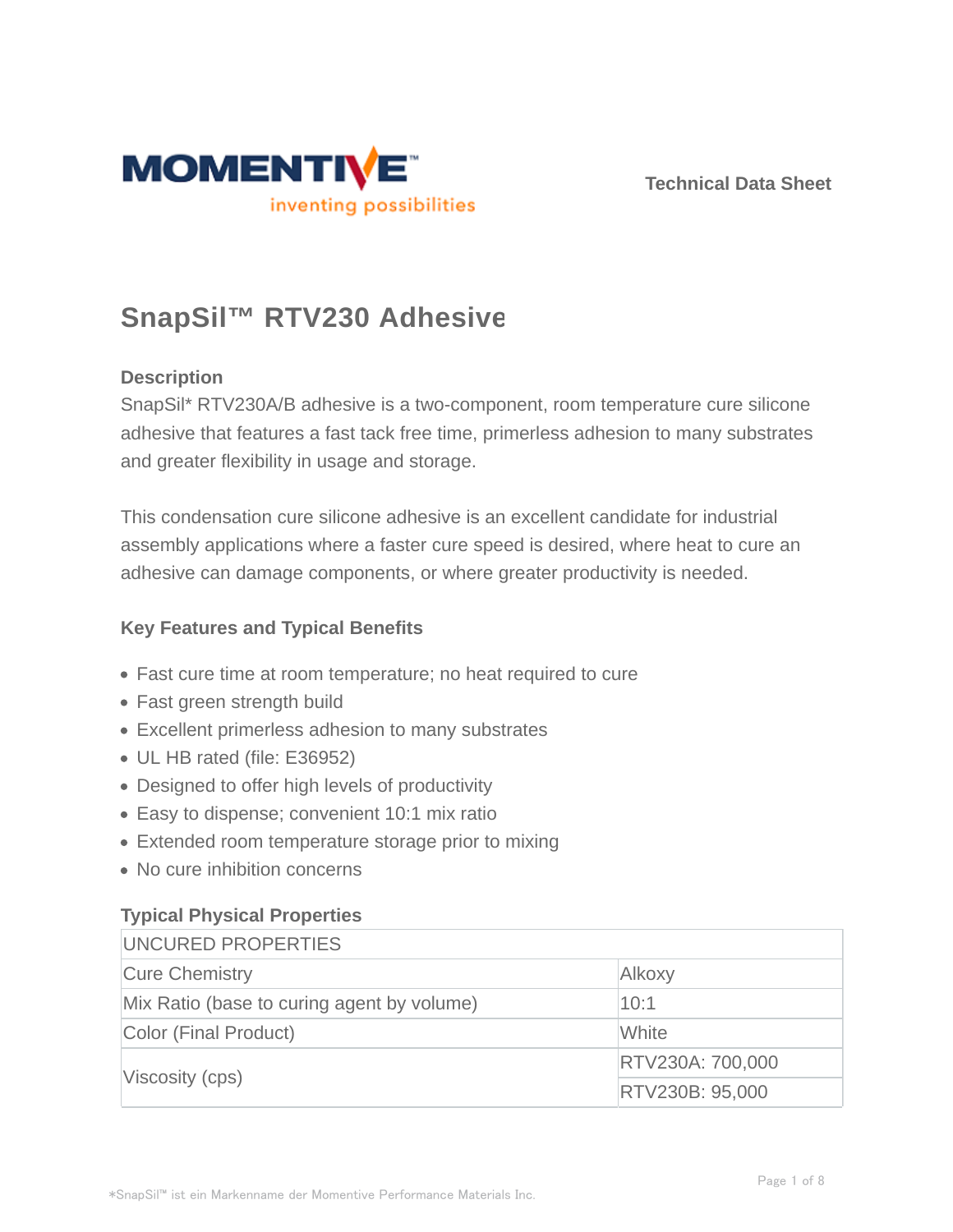|                                                  | RTV230A: 250 |  |
|--------------------------------------------------|--------------|--|
| Application Rate at 45 psi, g/min                | RTV230B: 80  |  |
| <b>CURED PROPERTIES</b>                          |              |  |
| Specific Gravity (23 °C), Cured                  | 1.39         |  |
| Hardness, Shore A Durometer                      | 36           |  |
| Tensile Strength, psi                            | 250          |  |
| Elongation, %                                    | 280          |  |
| Green Strength at 15 minutes, psi <sup>(1)</sup> | 20           |  |
| Green Strength at 30 minutes, psi <sup>(1)</sup> | 40           |  |

| Processing:                                      |                                        |  |  |  |
|--------------------------------------------------|----------------------------------------|--|--|--|
| Work (Pot) Life                                  | 5 to 10 minutes                        |  |  |  |
| Cure Through Time at 25 °C (77°F) <sup>(2)</sup> | 30 minutes                             |  |  |  |
| Useful Operating Temperature Range, continuous   | -50 °C to 205 °C<br>(-58 °F to 400 °F) |  |  |  |
| <b>ELECTRICAL PROPERTIES</b>                     |                                        |  |  |  |
| Dielectric Strength (75 mils), V/mil             | 1410                                   |  |  |  |
| Dielectric Constant at 60 Hz                     | 3.75                                   |  |  |  |
| Dissipation Factor at 60 Hz                      | 0.13                                   |  |  |  |
| Volume Resistivity, u-cm                         | $9.3 \times 10^{13}$                   |  |  |  |

Typical properties are average data and should not be used as or to develop product specifications (1) Substrates used were glass and Alclad 2024-T3 aluminum; specimen dimensions 1/2 x 1 x 1/8 (L x W  $x T$ 

(2) Full property development can take up to 24 hours

#### **Processing Recommendations**

#### **Mixing**

SnapSil RTV230A/B adhesive offers a fast work time and automated metermix-dispense equipment is recommended to gain optimum productivity. SnapSil RTV230A/B adhesive is thixotropic and as such it is important to avoid the introduction of air during mixing. Suggested techniques to minimize the introduction of air are as follows: if mixing by hand, utilize a centrifugal mixer or if dispensing from a cartridge, utilize a static mixer.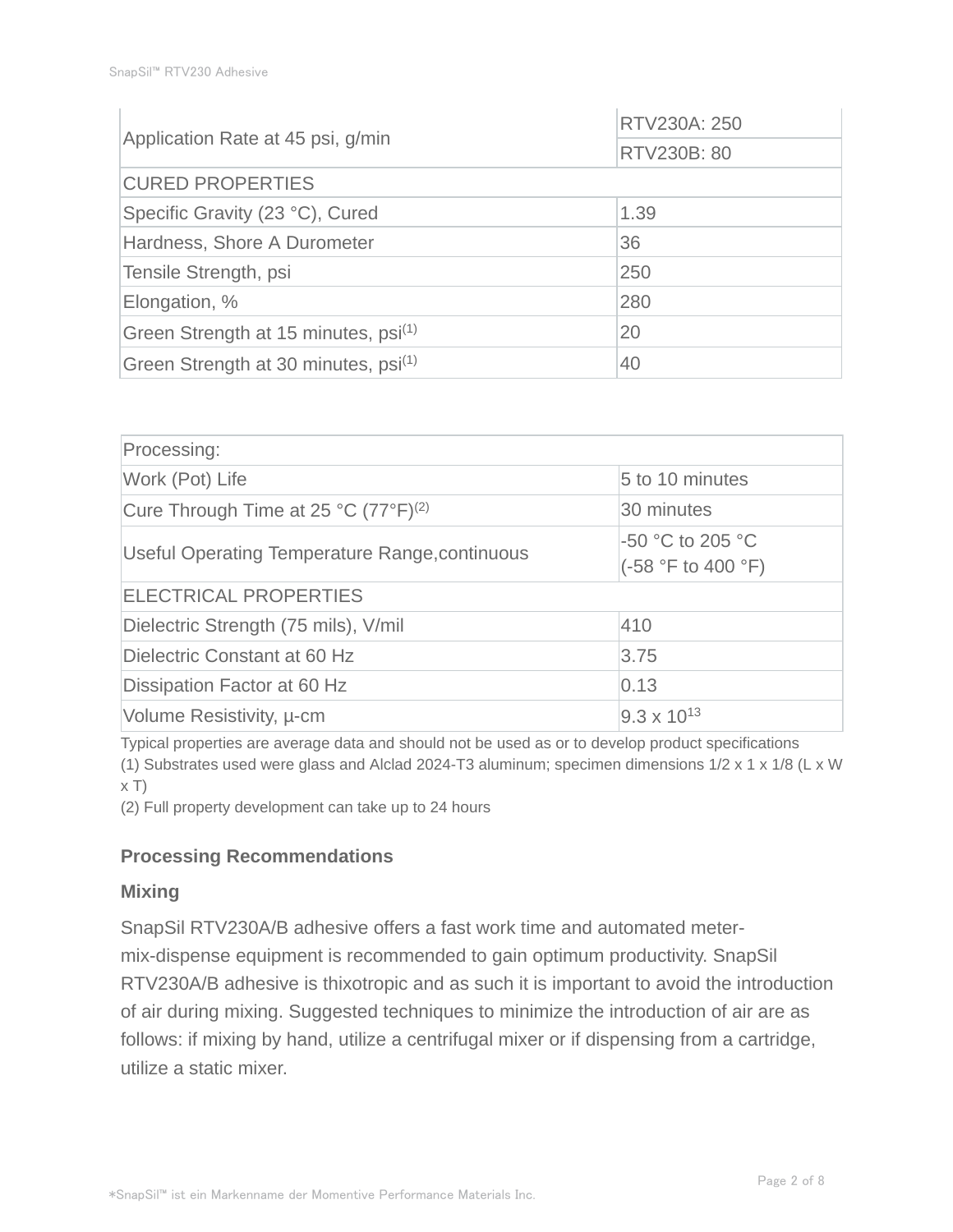The minimum recommended mix ratio for hand mixing is 10:1 by volume. When hand mixing, select a mixing container 4-5 times larger than the volume of RTV silicone rubber compound to be used. Weigh out the RTV silicone rubber base compound and add the appropriate amount of curing agent. With clean tools, thoroughly mix the RTV base compound and the curing agent, scraping the sides and bottom of the container carefully to produce a homogenous mixture. When using power mixers, avoid excessive speeds, which could entrap large amounts of air or cause overheating of the mixture, resulting in shorter pot life.

#### **De-Aeration**

Air entrapped during mixing should be removed to eliminate voids in the cured product. Expose the mixed material to a vacuum of about 29 inches (25 mm) of mercury. The material will expand, crest, and recede to about the original level as the bubbles break. Degassing is usually complete about two minutes after frothing ceases.

### **Equipment**

Pumping and meter-mixing systems for two part silicones are available from a number of manufacturers, most of who will provide a complete integrated system. Contact Momentive Performance Materials for further information.

#### **Curing**

SnapSil RTV230A/B adhesive is designed to cure through in 30 minutes with full property development within 24 hours at room temperature (77 °F/25 °C) and 50% relative humidity. This system is sensitive to changes in heat and humidity and therefore variations in cure speed may be seen if one or both variables are changed.

#### **Compatibility**

SnapSil RTV230A/B adhesive will cure in contact with most clean and dry surfaces. Compatibility tests should be performed on all materials in contact with the uncured silicone, including painted surfaces.

#### **Surface Preparation**

The adhesive performance of any polymer system is highly dependent upon proper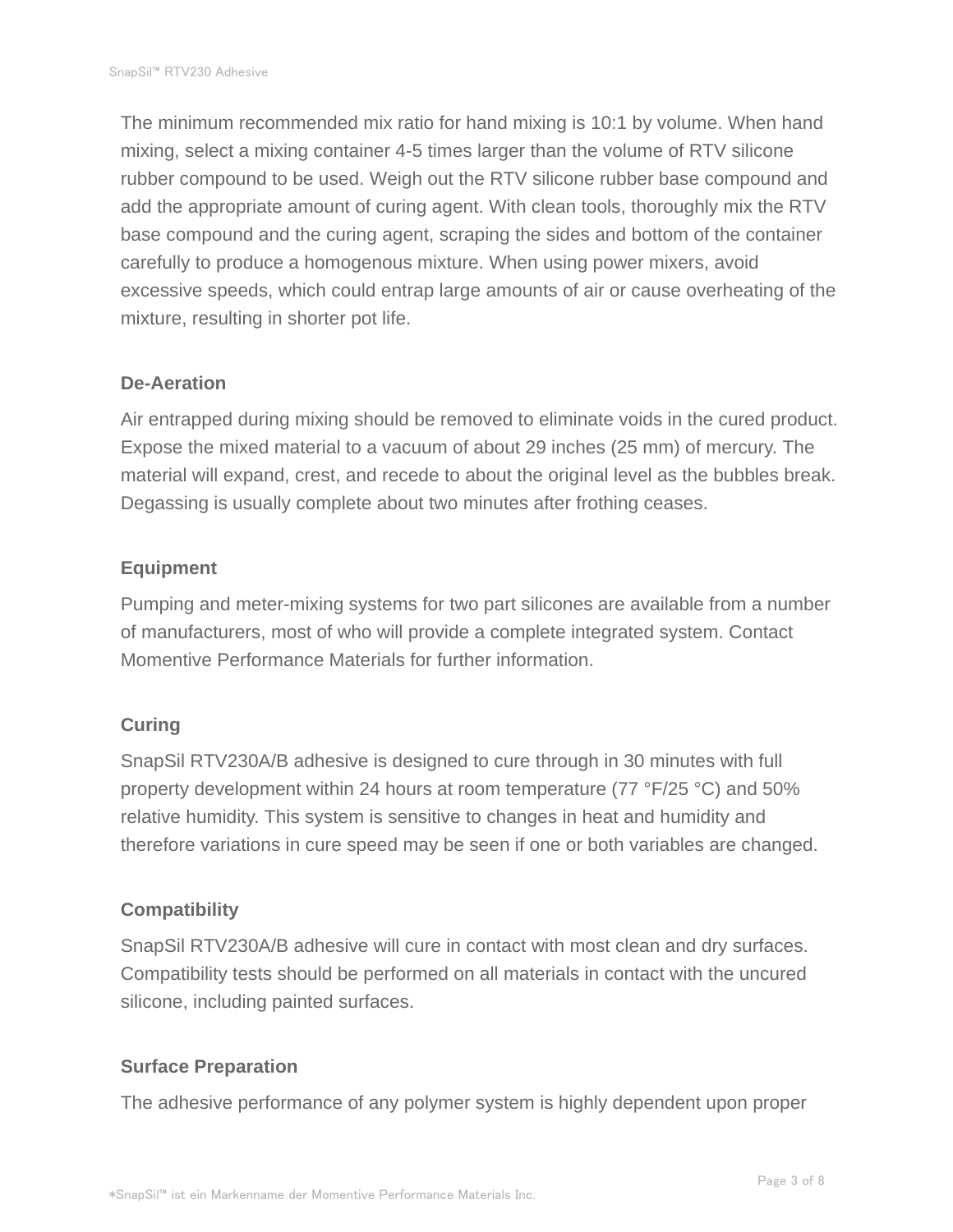surface preparation. In order to maximize the adhesion of the SnapSil RTV230A/B adhesive, all parts should be as clean and dry as possible prior to the application of the silicone.

#### **Bonding**

SnapSil RTV230A/B adhesive offers excellent adhesion characteristics to a wide variety of substrates without the need of a primer. For difficult-to-bond-to substrates, or where more aggressive chemical adhesion is desired, the use of a Momentive Performance Materials primer can be used. For more details on priming and adhesion, please refer to the Momentive Performance Materials product data sheet on silicone primers.

### **Adhesion Performance**

SnapSil RTV230A/B adhesive provides primerless adhesion to a wide variety of substrates. Lap shear testing with the following substrates reveals 100% cohesive failure.

- Glass
- Fiberglass
- Formica
- Cold Rolled Steel
- Stainless Steel
- Galvanized Steel
- Carbon Steel
- Aluminum
- 2024-T3 Anodized and Alclad
- 2024-T4 Alclad
- Mill Finish 3003
- 3003-H14 Bare
- PVC
- Cycoloy† MC8100 resin
- Lexan† 141 resin
- Lexan EXL9330 resin
- Noryl† HNA055 resin
- Ultem† 1000 resin
- Valox† 325 resin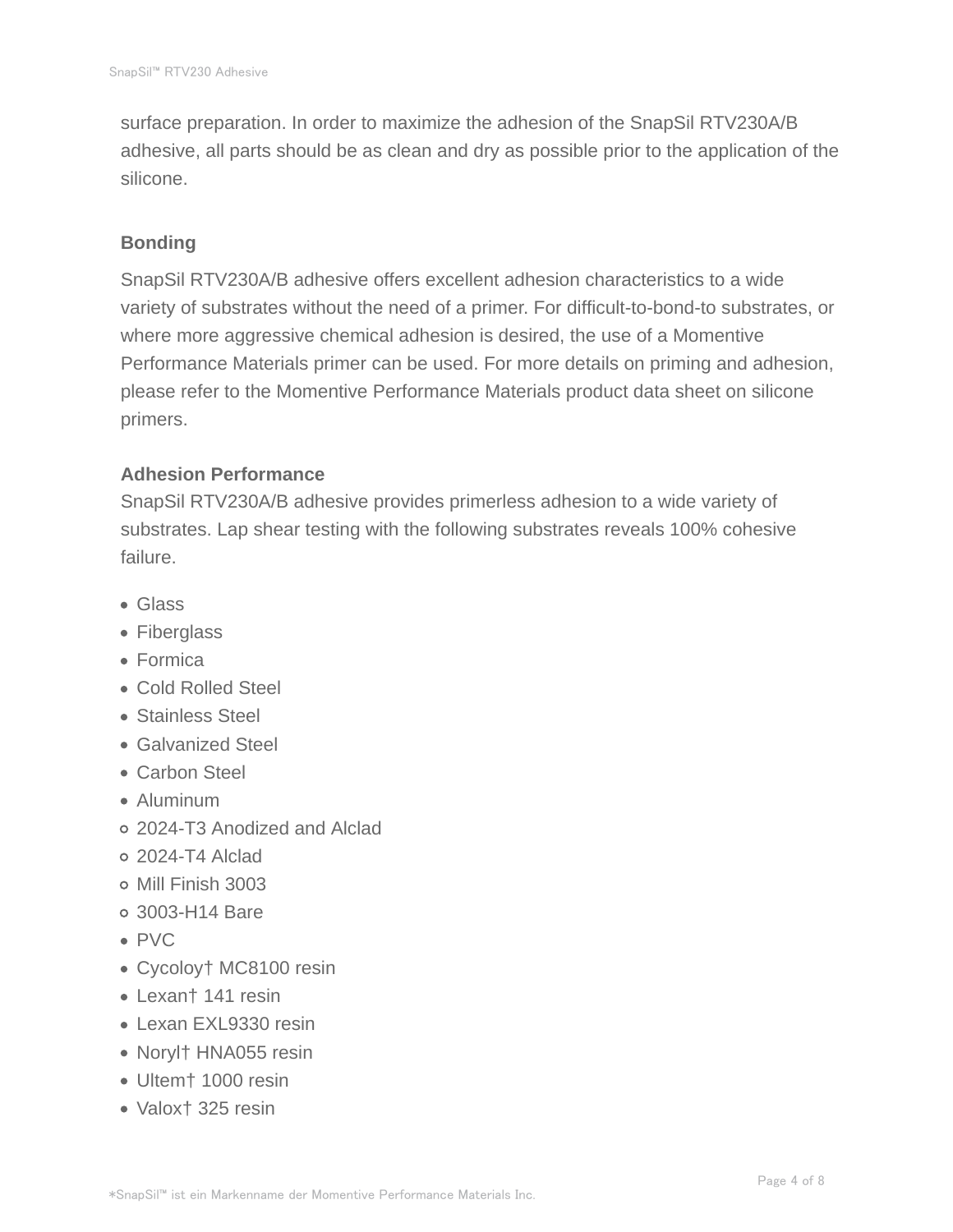- Xenoy† 5220U resin
- Xylex† X8300HP resin

†Cycoloy, Lexan, Noryl, Ultem, Valox, Xenoy and Xylex are trademarks of SABIC-IP or its affiliates.

Additional Adhesion Testing is in progress on other various substrates. Please contact your local Momentive Performance Materials representative for more information.

The following chart shows the property build profile of SnapSil RTV230A/B adhesive over time. The adhesion testing was conducted at a 10:1 mix ratio by volume (base to curing agent). The substrates used were glass and Alclad 2024-T3 aluminum. Cure times are typical values, which may be affected by many variables including but not limited to bead size, temperature, relative humidity, specific application and the equipment used.

 $\mathbb{R}^3$ 

Note: Test results. Actual results may vary.

#### **Cure Profile**

The following chart shows the effect of mix ratio by volume (base to curing agent) on work life for SnapSil RTV230A/B adhesive. Cure times are typical values, which may be affected by many variables including but not limited to bead size, temperature, relative humidity, specific application and the equipment used.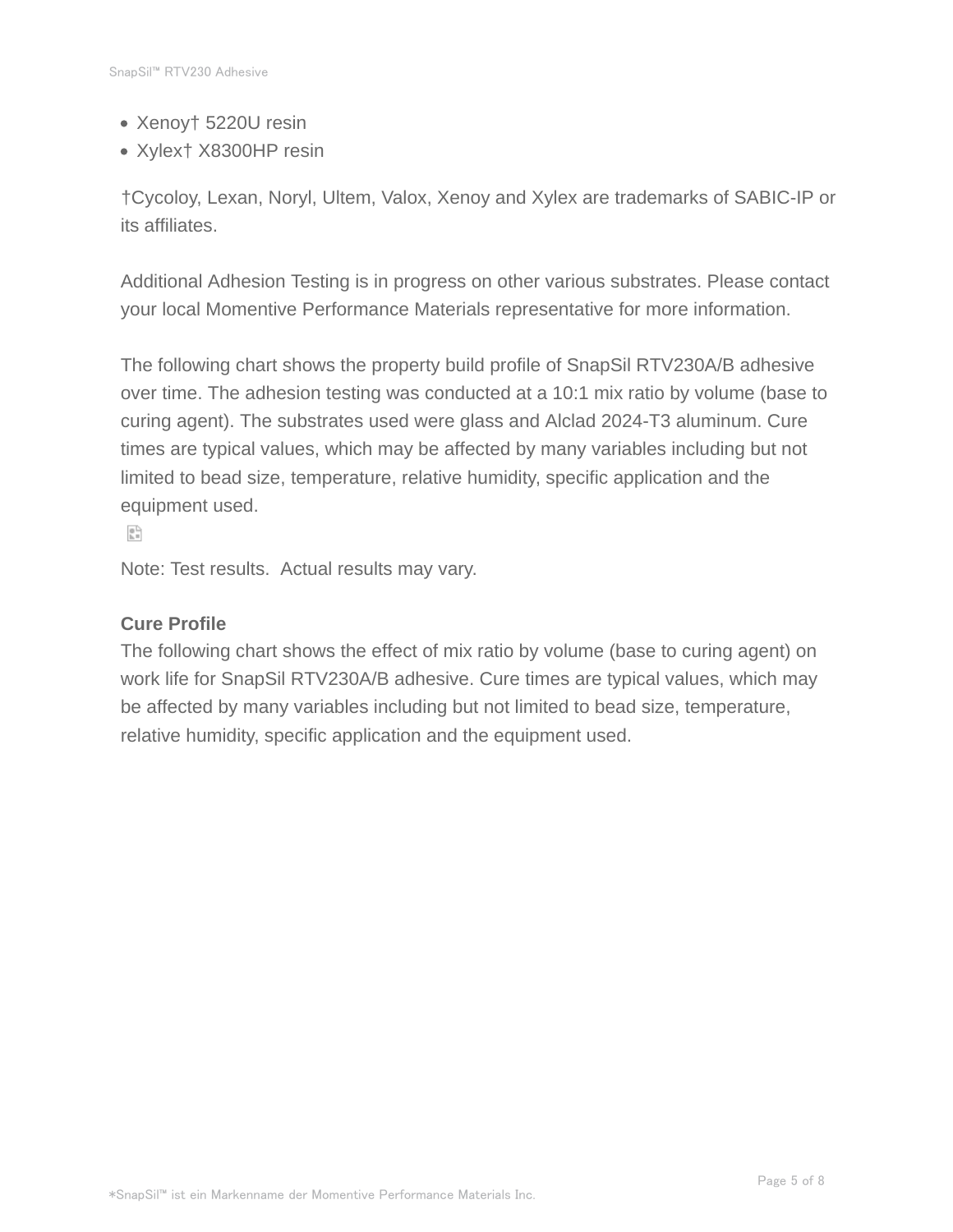

Note: Test results. Actual results may vary.

#### **Patent Status**

Nothing contained herein shall be construed to imply the nonexistence of any relevant patents or to constitute the permission, inducement or recommendation to practice any invention covered by any patent, without authority from the owner of the patent.

# **Product Safety, Handling and Storage**

Customers should review the latest Safety Data Sheet (SDS) and label for product safety information, safe handling instructions, personal protective equipment if necessary, emergency service contact information, and any special storage conditions required for safety. Momentive Performance Materials (MPM) maintains an aroundthe-clock emergency service for its products. SDS are available at www.momentive.com or, upon request, from any MPM representative. For product storage and handling procedures to maintain the product quality within our stated specifications, please review Certificates of Analysis, which are available in the Order Center. Use of other materials in conjunction with MPM products (for example, primers) may require additional precautions. Please review and follow the safety information provided by the manufacturer of such other materials.

#### **Limitations**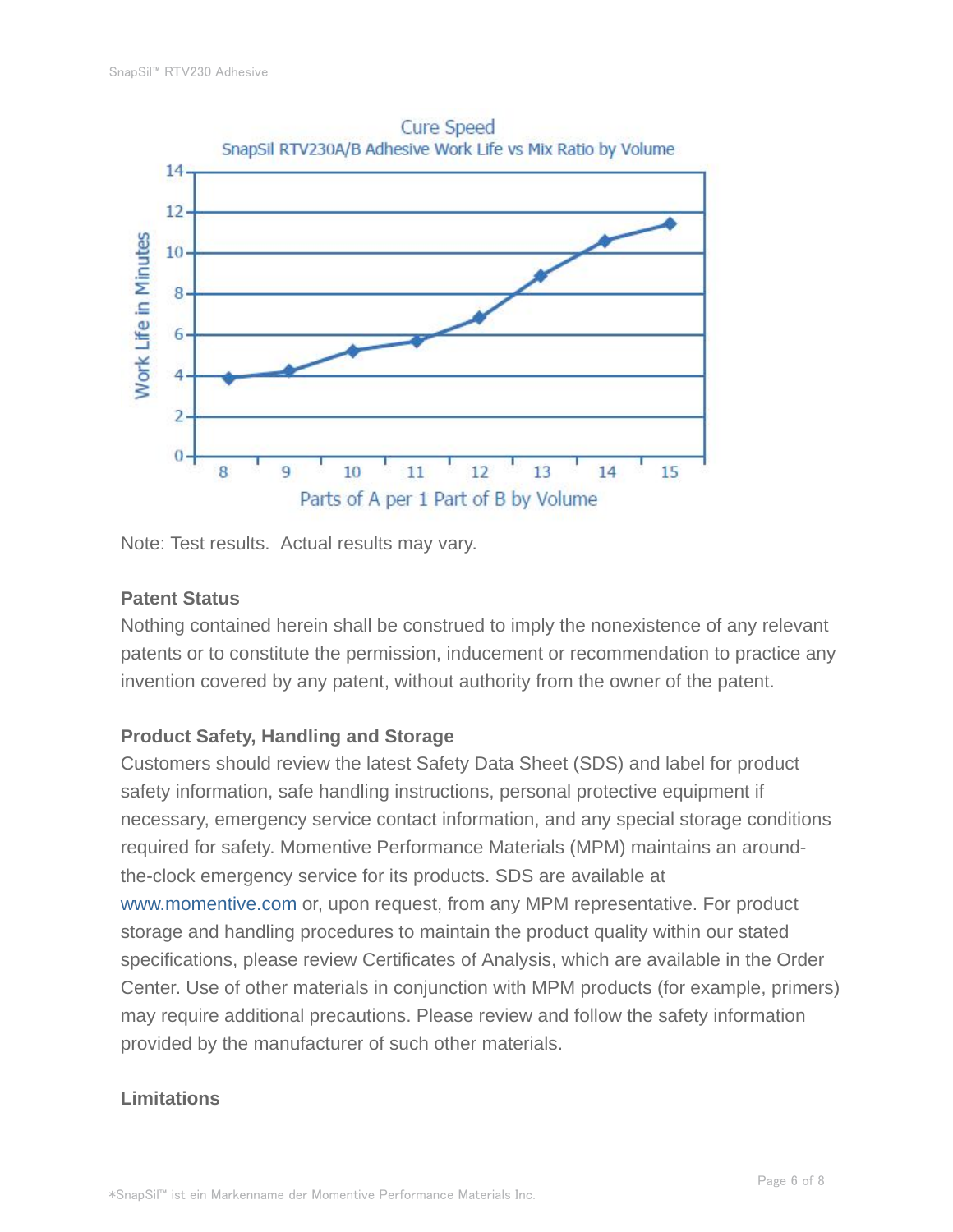Customers must evaluate Momentive Performance Materials products and make their own determination as to fitness of use in their particular applications.

# **Contact Information** Email commercial.services@momentive.com

#### **Telephone**

| <b>Americas</b>      | <b>Latin America</b> | <b>EMEAI- Europe, Middle</b><br>East, Africa & India | <b>ASIA PACIFIC</b> |
|----------------------|----------------------|------------------------------------------------------|---------------------|
| +1 800 295 2392      | <b>Brazil</b>        | <b>Europe</b>                                        | <b>China</b>        |
| Toll free*           | +55 11 4534 9650     | +390510924300                                        | 800 820 0202        |
| +704 805 6946        | <b>Direct Number</b> | Direct number                                        | Toll free           |
| <b>Direct Number</b> |                      |                                                      | +86 21 3860 4892    |
|                      |                      |                                                      | Direct number       |
| *All American        | <b>Mexico</b>        | India, Middle East &                                 | Japan               |
| countries            | +52 55 2169 7670     | <b>Africa</b>                                        | +81 3 5544 3111     |
|                      | <b>Direct Number</b> | + 91 44 71212207                                     | Direct number       |
|                      |                      | Direct number*                                       |                     |
|                      |                      | *All Middle Eastern                                  | <b>Korea</b>        |
|                      |                      | countries, Africa, India,                            | +82 2 6201 4600     |

For literature and technical assistance, visit our website at: www.momentive.com

#### **DISCLAIMER:**

**THE MATERIALS, PRODUCTS AND SERVICES OF MOMENTIVE PERFORMANCE MATERIALS INC. AND ITS SUBSIDIARIES AND AFFILIATES (COLLECTIVELY "SUPPLIER"), ARE SOLD SUBJECT TO SUPPLIER'S STANDARD CONDITIONS OF SALE, WHICH ARE INCLUDED IN THE APPLICABLE DISTRIBUTOR OR OTHER SALES AGREEMENT, PRINTED ON THE BACK OF ORDER ACKNOWLEDGMENTS AND INVOICES, AND AVAILABLE UPON REQUEST. ALTHOUGH ANY INFORMATION, RECOMMENDATIONS, OR ADVICE CONTAINED**